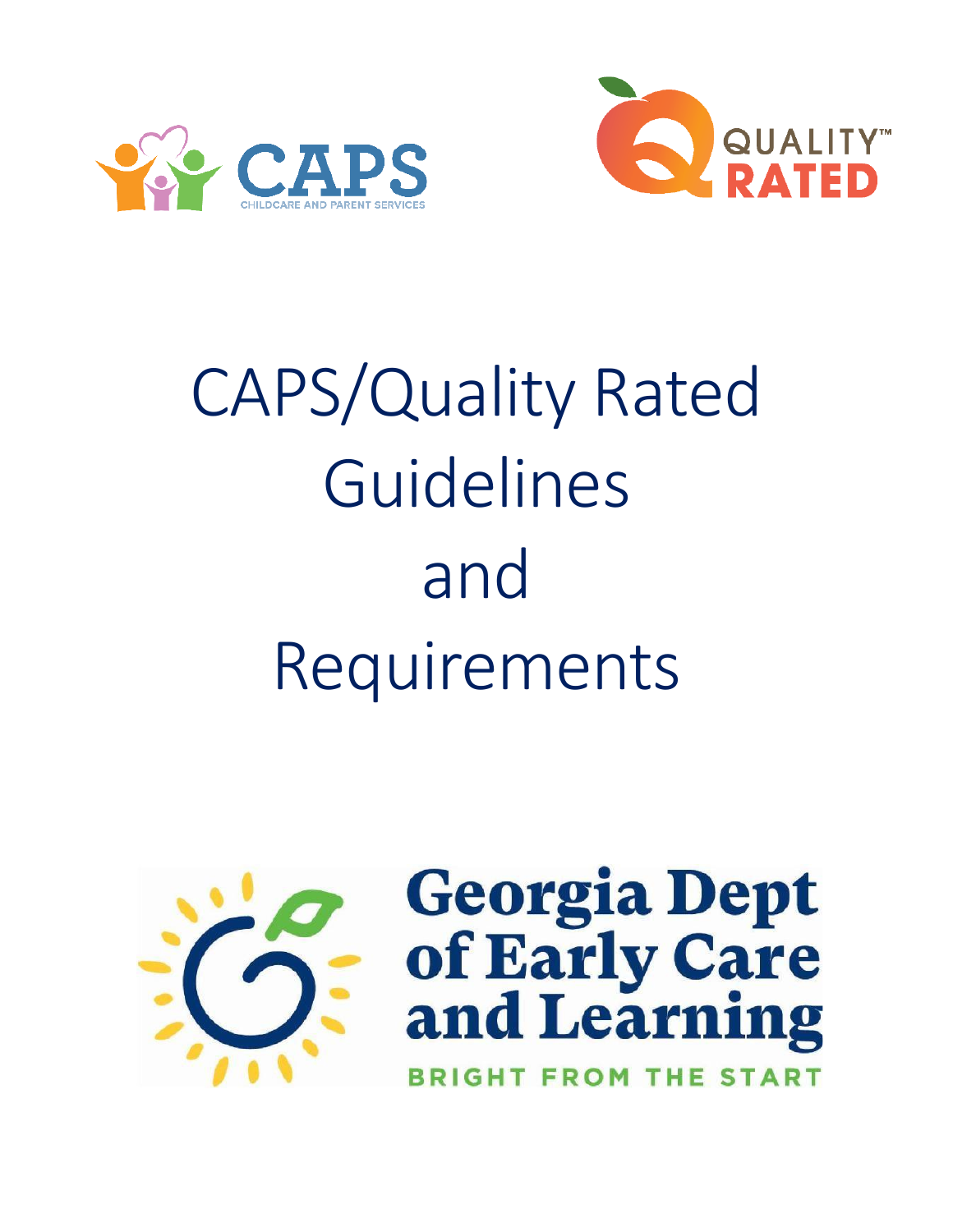### **Table of Contents**

| 1               |  |
|-----------------|--|
| $\overline{2}$  |  |
| 3               |  |
| 4               |  |
| 5               |  |
| 6               |  |
| $7\overline{ }$ |  |
| 8               |  |
| 9               |  |
| 10              |  |
| 11              |  |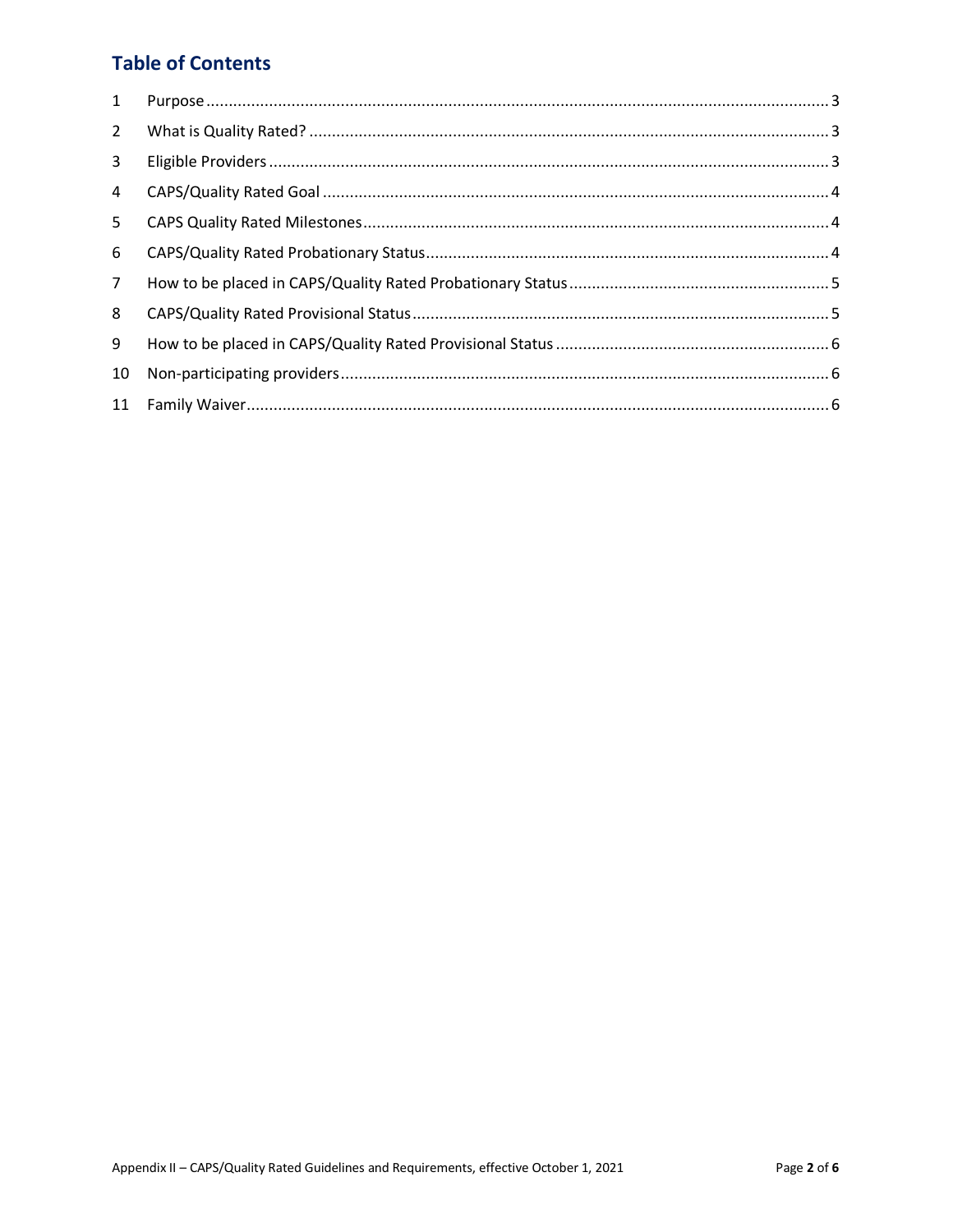## <span id="page-2-0"></span>1 Purpose

1.1 The CAPS Quality Rated Guidelines and Requirements is an addendum of [CAPS Child](https://caps.decal.ga.gov/assets/downloads/CAPS/11-CAPS_Policy-Participating%20Providers.pdf)  [Care Participating Providers Policy \(CAPS/00-11\)](https://caps.decal.ga.gov/assets/downloads/CAPS/11-CAPS_Policy-Participating%20Providers.pdf) and [CAPS Provider Rights and](https://caps.decal.ga.gov/assets/downloads/CAPS/12-CAPS_Policy-Child%20Care%20Provider%20Rights%20&%20Responsibilities.pdf)  [Responsibilities Policy \(CAPS/00-11\).](https://caps.decal.ga.gov/assets/downloads/CAPS/12-CAPS_Policy-Child%20Care%20Provider%20Rights%20&%20Responsibilities.pdf) The document is designed to provide families and child care providers information about the CAPS Quality Rated goal, milestones, and guidance on how child care programs can become **Quality Rated**.

# <span id="page-2-1"></span>2 What is Quality Rated?

2.1 Parents and families need an independent, trustworthy resource to help them find high-quality child care, preschool, before and after-school, and pre-K programs. Georgia's Quality Rated tool helps families find child care programs in their area that have been evaluated by credentialed early childhood experts and identified as highquality. Families can have peace of mind knowing that any participating child care program is committed to providing children an environment and experience that is best for their development.

# <span id="page-2-2"></span>3 Eligible Providers

- 3.1 There are two categories of licensed providers who are eligible to participate in CAPS Quality Rated **1.) Child Care Learning Centers (CCLC)** and **2.) Family Child Care Learning Homes** (FCCLH).
	- 3.1.1**Child Care Learning Centers (CCLC)** A provider licensed or otherwise authorized to provide child care services for fewer than 24 hours per day per child in a nonresidential setting for seven or more children under 13 years of age (or up to age 18 years for children with qualifying disabilities or a case plan requiring child care as part of court-ordered supervision), unless care in excess of 24 hours is due to the nature of the parent(s)' state-approved activity.
	- 3.1.2**Family Child Care Learning Homes (FCCLH)** One or more individual(s) who provide child care services for fewer than 24 hours per day per child in a private residence other than the child's residence for no more than six children under 13 years of age (or up to age 18 years for children with qualifying disabilities or a case plan requiring child care as part of court-ordered supervision) at a given time, unless care in excess of 24 hours is due to the nature of the parent(s)' stateapproved activity For the purpose of the CAPS program, the parent cannot reside at, or work for, the family child care learning home that receives subsidies for the parent's children.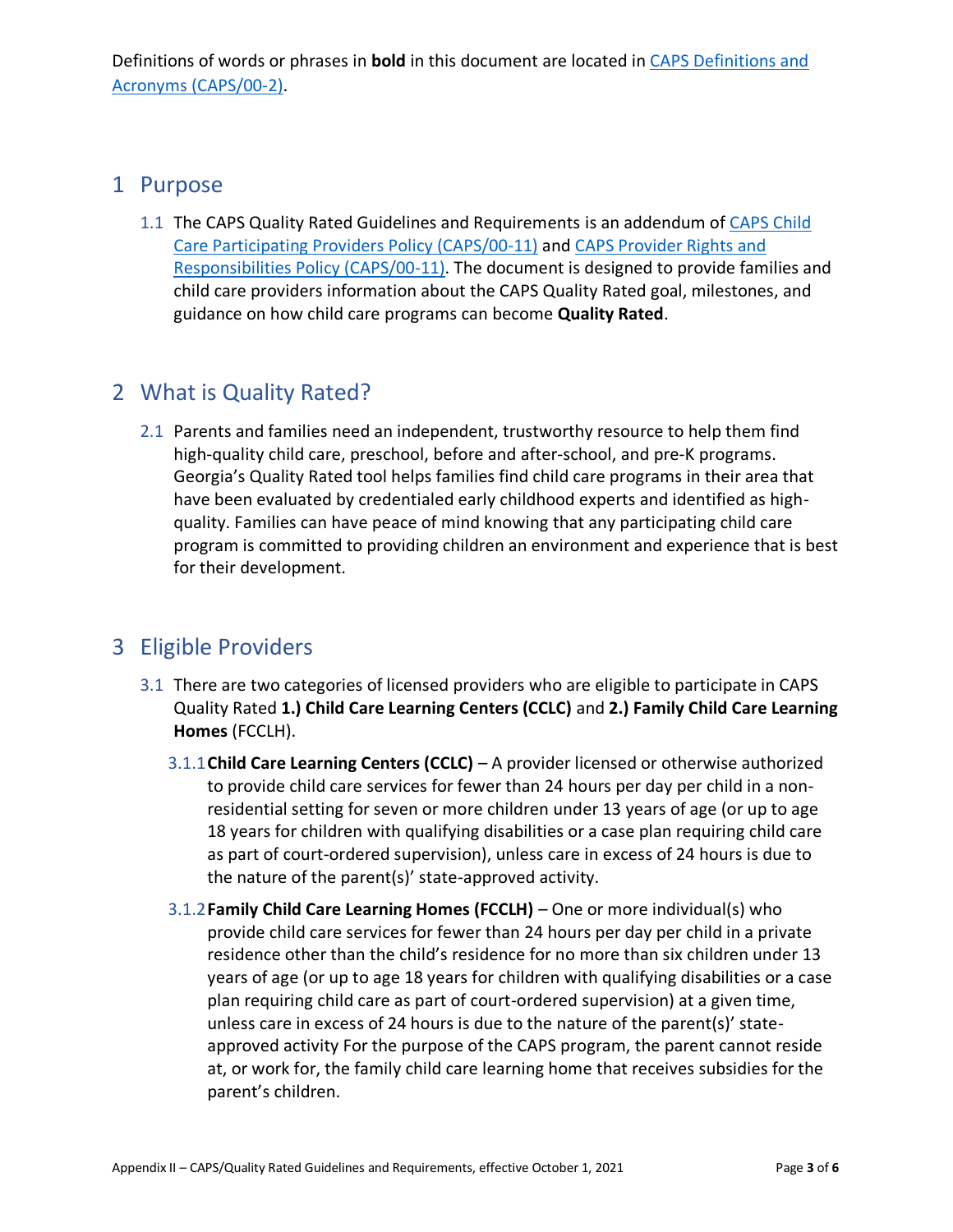# <span id="page-3-0"></span>4 CAPS/Quality Rated Goal

- 4.1 In 2015, based on recommendations from the Early Childhood Education Subcommittee (part of the Governors Education Reform Commission) now known as the DECAL Advisory Committee, DECAL identified the CAPS/Quality Rated goal that all providers who participate in the CAPS program be quality rated by December 31, 2020. The Advisory Committee is a stakeholder group of child care providers, advocates, and family representatives convened by DECAL to study ongoing policy issues. Due to the COVID-19 pandemic, this goal was extended to **December 31, 2021**.
- 4.2 To ensure the CAPS/Quality Rated goal is achieved and maintained, two (2) new statuses were created: **CAPS/Quality Rated Probationary Status** and **CAPS/Quality Rated Provisional Status**. The creation of these statuses will help minimize disruptions to children and families with a CAPS scholarship. For the purpose of CAPS, a Quality Rated Provider is one that is Star Rated, in **CAPS/Quality Rated Probationary Status**, or in **CAPS/Quality Rated Provisional Status**.

## <span id="page-3-1"></span>5 CAPS Quality Rated Milestones

- 5.1 To minimize disruptions to children and families with a CAPS scholarship and to allow unrated licensed providers the opportunity to become rated, the following milestones were implemented:
	- 5.1.1**Effective August 1, 2021**, licensed providers currently participating in the CAPS program who are not **Quality Rated** must be registered for a **Quality Rated Cohort Group** in the current calendar year to be assigned any new CAPS scholarships. Non-Quality Rated licensed providers not yet enrolled in CAPS must be registered for a **Quality Rated Cohort Group** in the current year to be eligible to enroll in the CAPS program.
	- 5.1.2**Effective January 1, 2022**, licensed providers currently participating in the CAPS program who are not **Quality Rated** cannot be issued any new scholarships, except for type of care changes during the eligibility period through the end of calendar year 2022. Families with existing scholarships at these providers may continue services with the provider until their redetermination in calendar year 2022.

# <span id="page-3-2"></span>6 CAPS/Quality Rated Probationary Status

6.1 A **CAPS/Quality Rated Probationary Status** is granted to licensed providers who upon completion of the rating process were not able to achieve a star rating or are unable to maintain their star rating by **December 31, 2021**. Providers placed in **CAPS/Quality Rated Probationary Status** agree to complete the rating process at the earliest opportunity available and must show willingness to work with **Quality Rated** and other applicable staff to achieve their rating. Providers placed in the **CAPS/Quality Rated**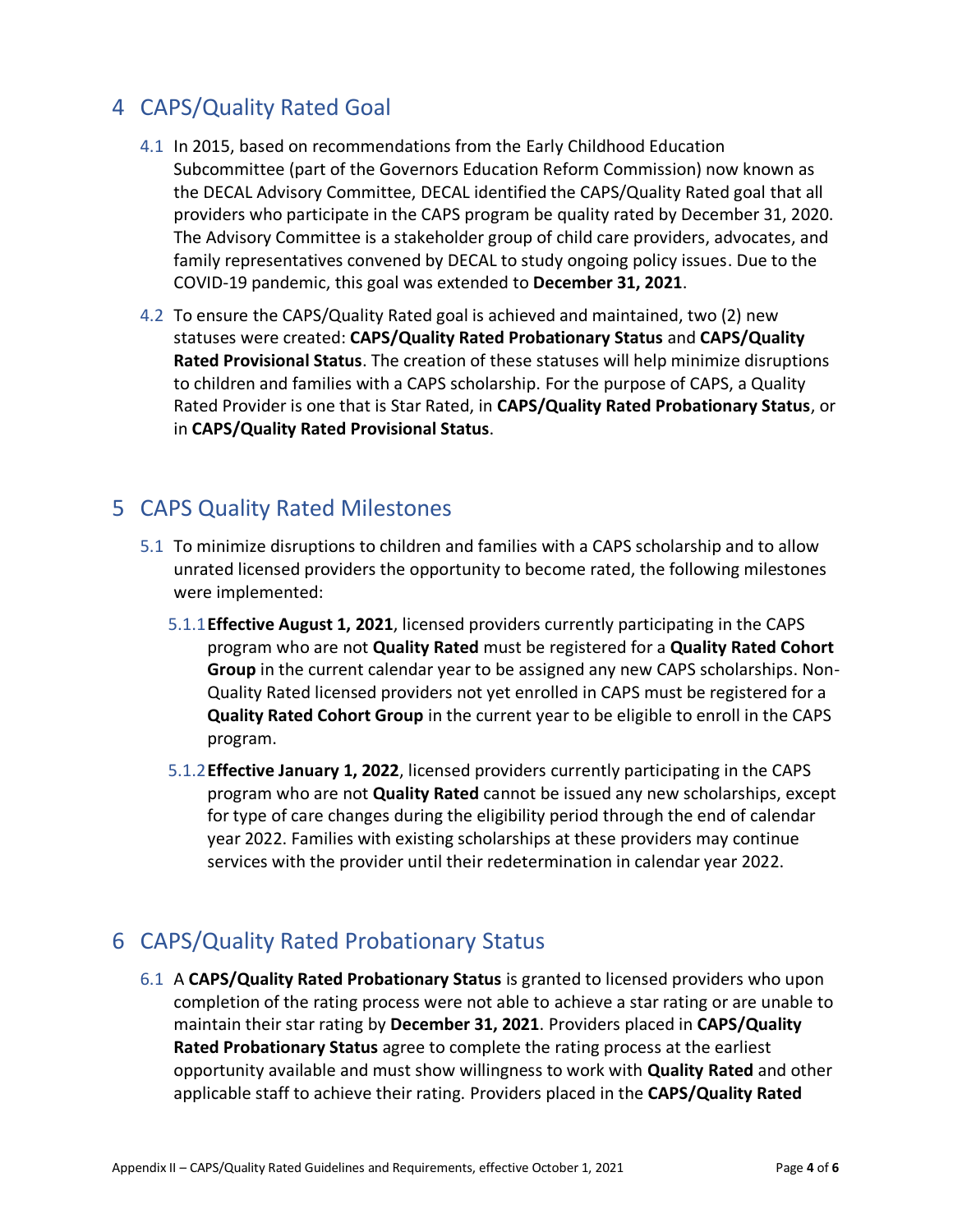**Probationary Status** will be enrolled in a **Quality Rated Cohort Group** as directed by Quality Rated staff.

6.2 Providers in **CAPS/Quality Rated Probationary Status** may be eligible to participate in CAPS for up to twelve (12) consecutive months if they maintain adequate progress as reported to CAPS by **Quality Rated**. Providers who do not achieve at least a one-star rating during the initial twelve (12) months may, at DECAL's sole discretion and not subject to appeal, be granted an additional six (6) months in **CAPS/Quality Rated Probationary Status**. Providers with a probationary status can accept new CAPS scholarships and retain any existing CAPS scholarships if they maintain adequate progress to obtain a star rating as reported to CAPS by **Quality Rated**.

#### <span id="page-4-0"></span>7 How to be placed in CAPS/Quality Rated Probationary Status

- 7.1 Providers who upon completion of the rating process were not able to achieve a star rating or maintain their star rating can be placed in **CAPS/Quality Rated Probationary Status** by adhering to the following:
	- a. Complete and submit the CAPS/QR Probationary Status Memorandum of Understanding to Quality Rated.
	- b. Make adequate progress to complete the rating process at the earliest opportunity available or as directed by Quality Rated.
	- c. Comply with all requirements from Quality Rated and other applicable staff.

## <span id="page-4-1"></span>8 CAPS/Quality Rated Provisional Status

- 8.1 A **CAPS/Quality Rated Provisional Status** is granted to programs who are new to the CAPS program and need time to become **Quality Rated**. These programs are in good standing with the **Quality Rated** process. Providers placed in the **CAPS/Quality Rated Provisional Status** will be enrolled in a **Quality Rated Cohort Group** to achieve their initial rating as directed by Quality Rated staff as they progress through the steps in the Provisional Status. Providers with a provisional status can accept new CAPS scholarships and retain any existing CAPS scholarships if they maintain adequate progress to obtain a star rating as reported to CAPS by **Quality Rated**.
- 8.2 Currently, Star-Rated providers undergoing a change of ownership will not typically need to be placed in **CAPS/Quality Rated Provisional Status** to participate in the CAPS program. **Quality Rated** has a process whereby rated providers can request their **Quality Rated** data be transferred to the new owner and license number. If a provider did not request their data be transferred or it was not able to be transferred, then the new owner is eligible to be placed in **CAPS/Quality Rated Provisional Status**.